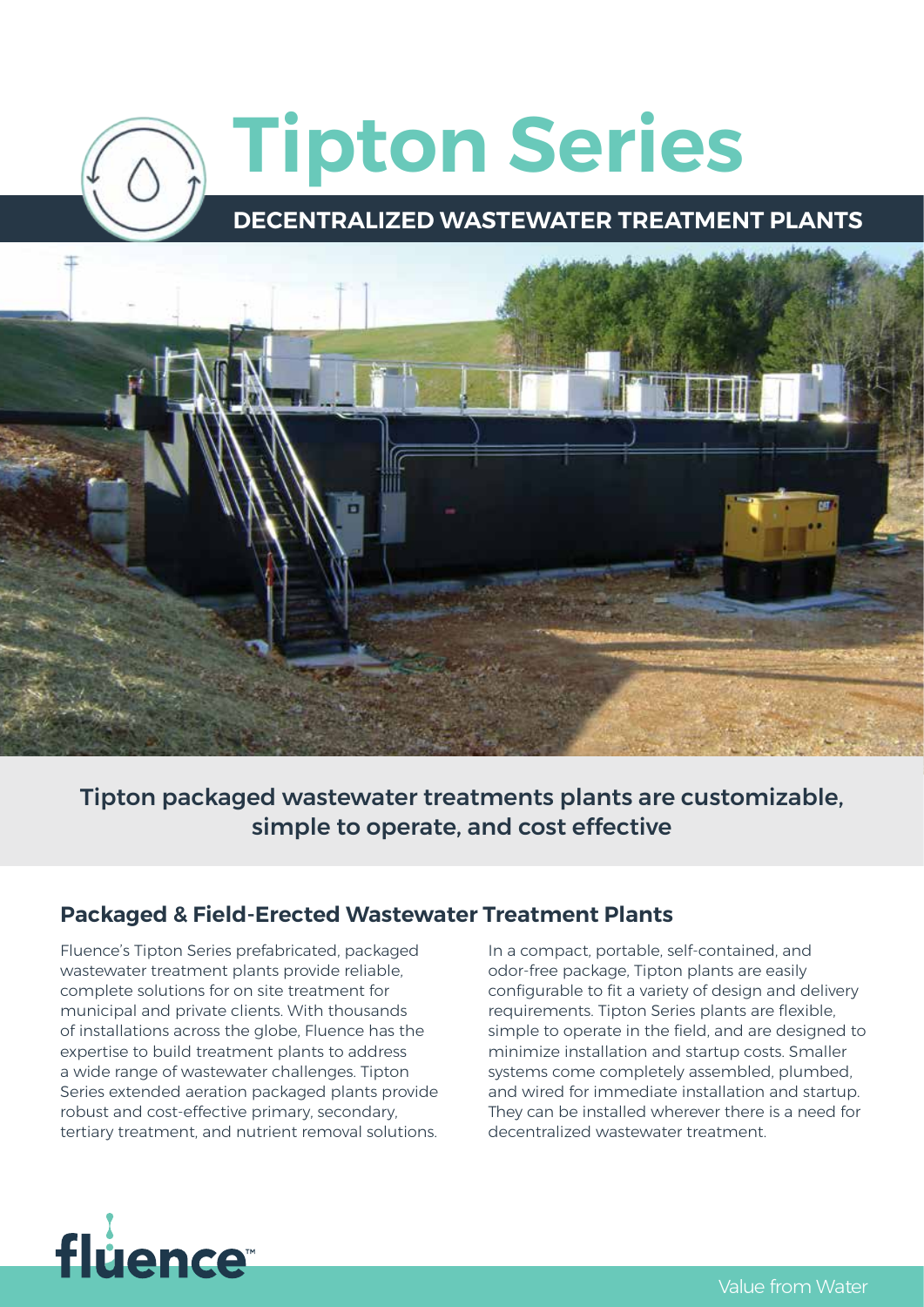# **Typical Applications**

- **•** Hotels and resorts
- **•** Remote mine and construction sites
- **•** Campgrounds and parks
- **•** Highway rest areas and truck stops
- **•** Apartment complexes
- **•** Military bases
- **•** High degree of treatment (85-90% of BOD/TSS removal)
- **•** Secondary treatment with high effluent quality
- **•** Tertiary filtration option for polished effluent
- **•** Nutrient removal option available
- **•** Pre-fabricated packaged plants with a flow range from 200 GPD to 350,000 GPD  $(0.77 \text{ m}^3/\text{day}$  to 1,334 m<sup>3</sup>/day)
- **•** Field-erected packaged plants with a flow range from 50,000 GPD to 2 MGD  $(189 \text{ m}^3/\text{day to } 7.570 \text{ m}^3/\text{day})$

- **•** Power stations
- **•** Schools and universities
- **•** Towns and small residential communities
- **•** Hospitals and nursing homes
- **•** Churches



#### **Features and Benefits Include**

- **•** Portable and reusable
- **•** Odor-free
- **•** Custom coatings to match surrounding terrain
- **•** Pre-assembled auxiliary components
- **•** Reliable extended aeration process technology
- **•** Compact and self-contained designs
- **•** Above- or below- grade installation



#### **Standard Features**

- **•** Manual bar screen
- **•** Flow equalization chamber
- **•** Sludge holding tank
- **•** Disinfection (UV or chlorine)
- **•** Clarifier (hopper bottom or mechanical)
- **•** Service walkways/ grating/stairways

#### **Optional Features**

- **•** Comminutor
- **•** Anoxic basin
- **•** Tertiary sand filters
- **•** Post-aeration chamber



## **The Tipton Series Packaged Plant Advantage**

Every wastewater treatment plant is designed to meet or exceed the effluent discharge limits for its specific location.

Tipton Series Packaged Plants are fabricated from high-strength, reinforced carbon steel to allow plants to be fully buried or installed at grade level,

without requiring additional structural support. The interior and exterior surfaces of the plants are factory-coated with superior epoxy paint. Each plant is equipped with sacrificial anodes to protect against galvanic action and corrosion. Fluence customers enjoy a long service life from their properly installed and maintained treatment plants.

#### **Options Available with Tipton Plants**

In order to address stringent effluent standards, our design team can select and engineer the following

treatment options to achieve excellent removal rates of BOD, TSS, and nutrients.

- **•** Tertiary dual-media filtration with automatic air and water backwash
- **•** Biological nitrogen removal
- **•** Chemical phosphorus removal
- **•** Post-aeration for DO control
- **•** Disinfection with UV light or chlorine
- **•** Mechanical grit removal
- **•** Clarification
- **•** Chemical addition
- **•** Mechanical influent screening